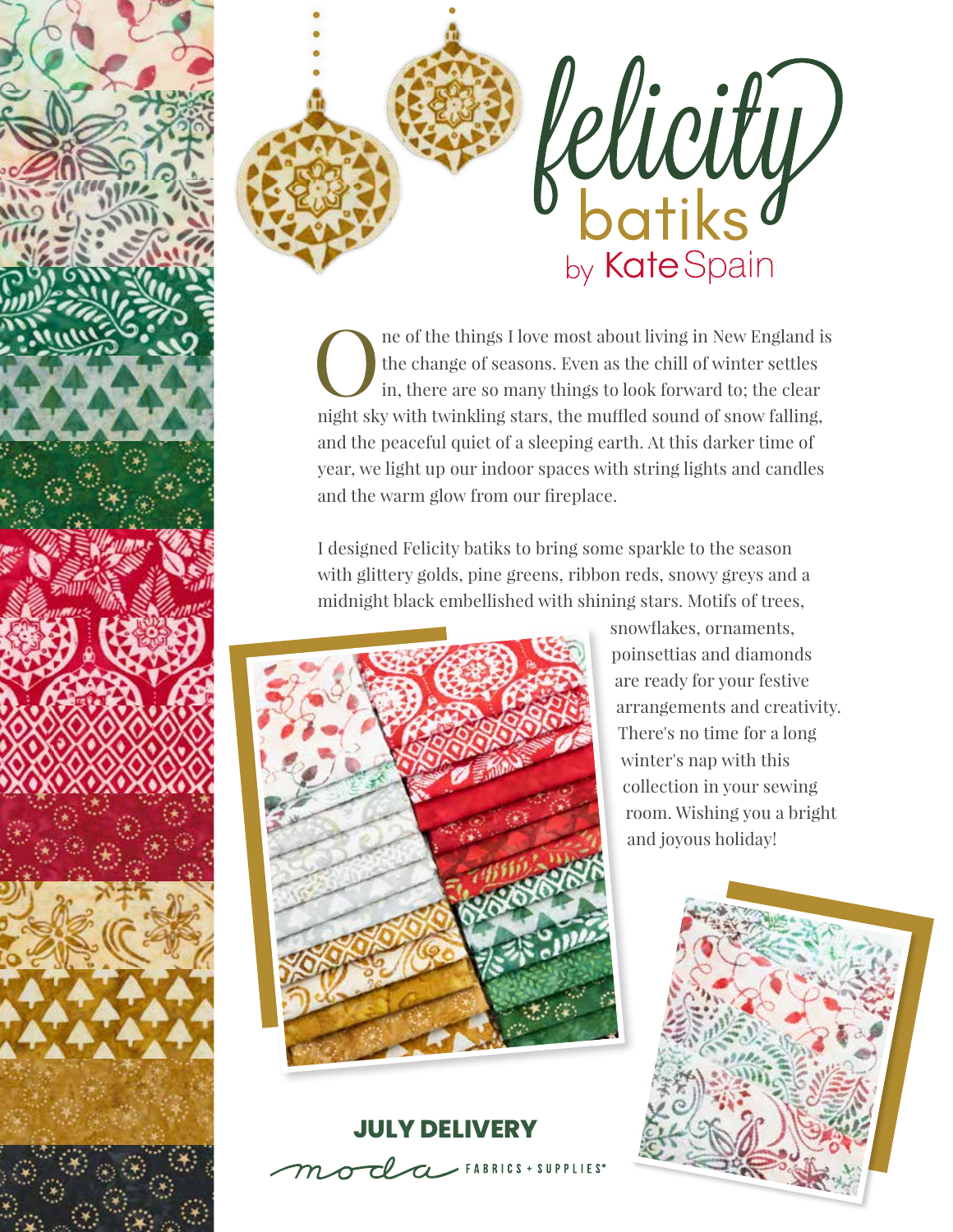## $\textit{felicity}$  batiks by Kate Spain

#### Did You Know?

The history of batiks can be traced back to more than 2,000 years ago in Asia. The word batik originates from the Javanese word *"tik"* which means dot. Batik is both a noun and a verb.



DLL 145 Christmas Time 64" x 64" FQ Friendly



KS 2002 Blizzard 73" x 73" FQ Friendly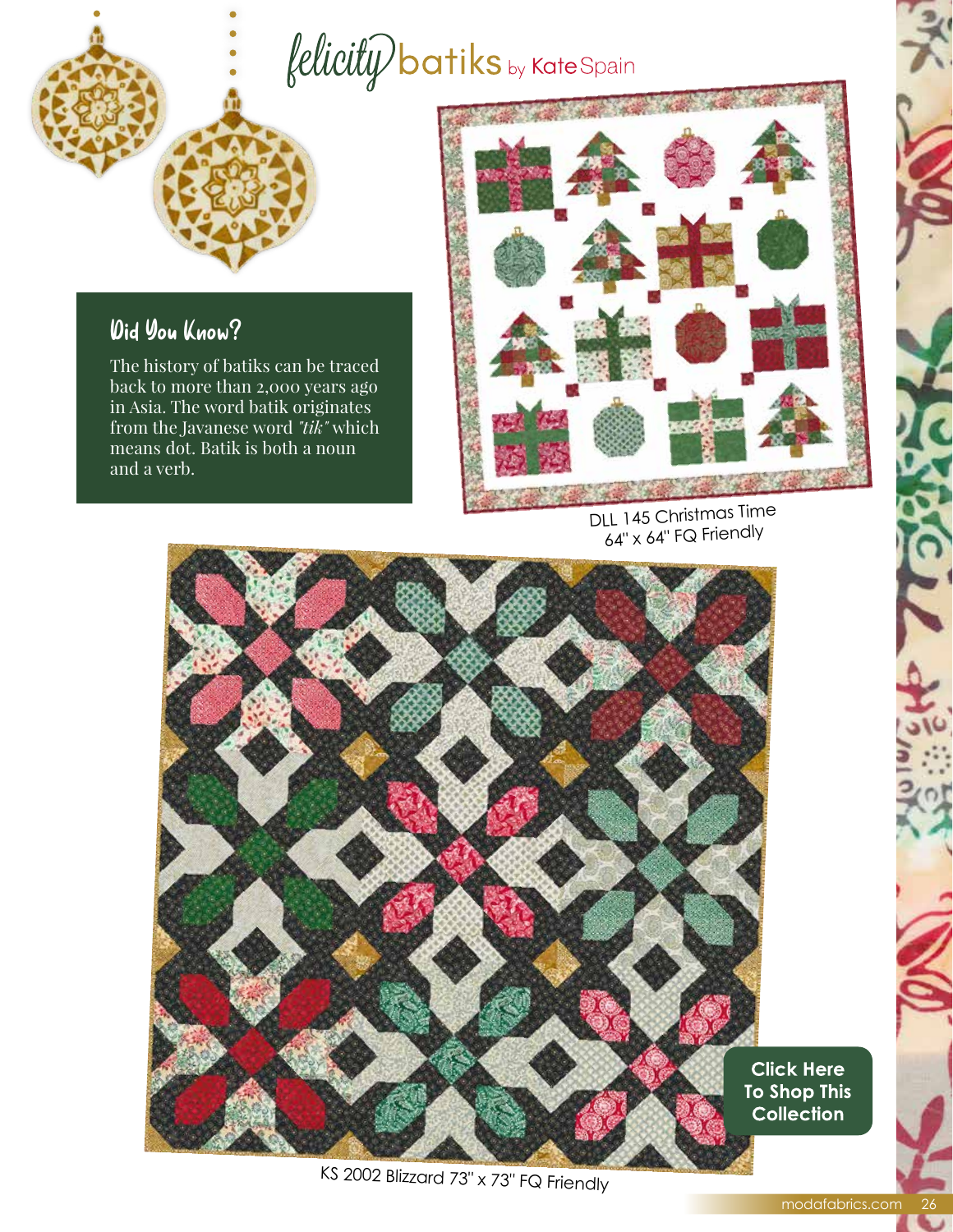# $\textit{felicity}$  batiks by Kate Spain







27311 19027311 191

27311 19227311 231